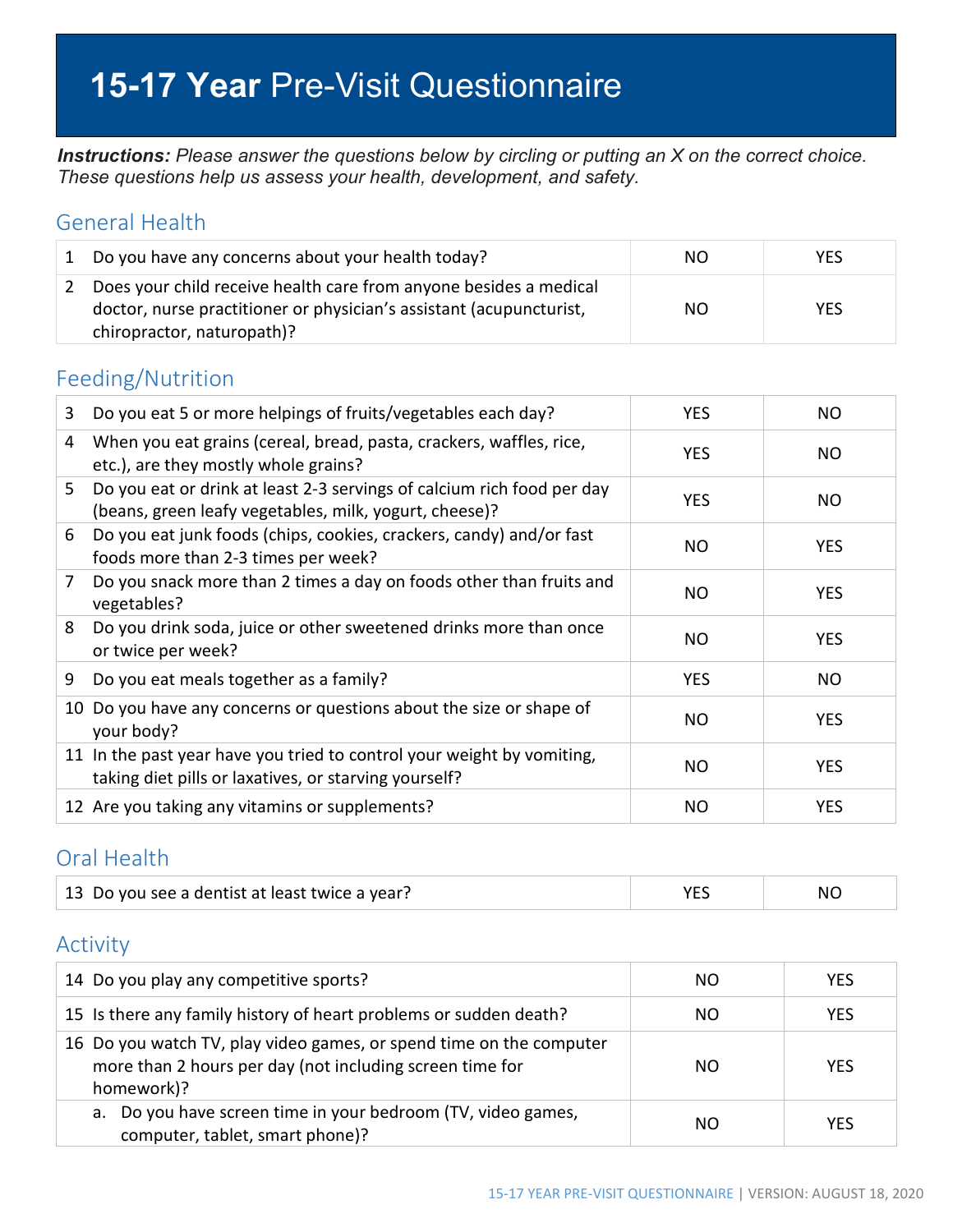| 17 Are you active (exercising/heart rate elevated) for at least 1 hour<br>every day? | <b>YES</b> | NO.        |
|--------------------------------------------------------------------------------------|------------|------------|
| 18 Do you have a hard falling asleep or staying asleep at night?                     | NO.        | <b>YES</b> |
| 19 Are you sleeping 8-10 hours at night?                                             | <b>YES</b> | ΝO         |
| 20 Do you work?                                                                      | NO.        | <b>YES</b> |
| a. If yes, where do you work?                                                        |            |            |
| b. If yes, how many hours per week?                                                  |            |            |

### School

| 21 Are you having problems in school or work?                       | NO.       | <b>YES</b> |
|---------------------------------------------------------------------|-----------|------------|
| 22 Are your grades worse than last year?                            | NO.       | <b>YES</b> |
| 23 Do you have trouble concentrating?                               | NO        | <b>YES</b> |
| 24 Have you been getting into fights?                               | <b>NO</b> | <b>YES</b> |
| 25 Do you have problems doing your homework?                        | NO.       | <b>YES</b> |
| 26 Have you been suspended in the past year?                        | NO.       | <b>YES</b> |
| 27 Have you missed more than a few days of school in the last year? | NO.       | <b>YES</b> |
| 28 Do you have an IEP or other learning plan?                       | NO.       | <b>YES</b> |

# Injury Prevention

| 29 Do you always wear a seat belt when you are in a car?                                                                                                         | YES.       | NO.        |               |
|------------------------------------------------------------------------------------------------------------------------------------------------------------------|------------|------------|---------------|
| 30 Do you wear a helmet when you play team sports, in-line<br>skate, skateboard, bicycle, ski, snowboard, or ride a<br>motorcycle, ATV, minibike, or snowmobile? | <b>YES</b> | NO.        |               |
| 31 Do you ever carry a gun?                                                                                                                                      | NO.        | <b>YES</b> |               |
| 32 Is there a gun in the home?                                                                                                                                   | NO.        | <b>YES</b> |               |
| a. If yes, is it locked in a safe with the ammunition<br>stored separately?                                                                                      | <b>YES</b> | NO.        | DOESN'T APPLY |
| 33 Have you started to learn how to drive or do you drive?                                                                                                       | NO.        | <b>YES</b> |               |
| a. Have you ever used a cellphone, texted, or used<br>headphones while you were driving?                                                                         | NO.        | <b>YES</b> |               |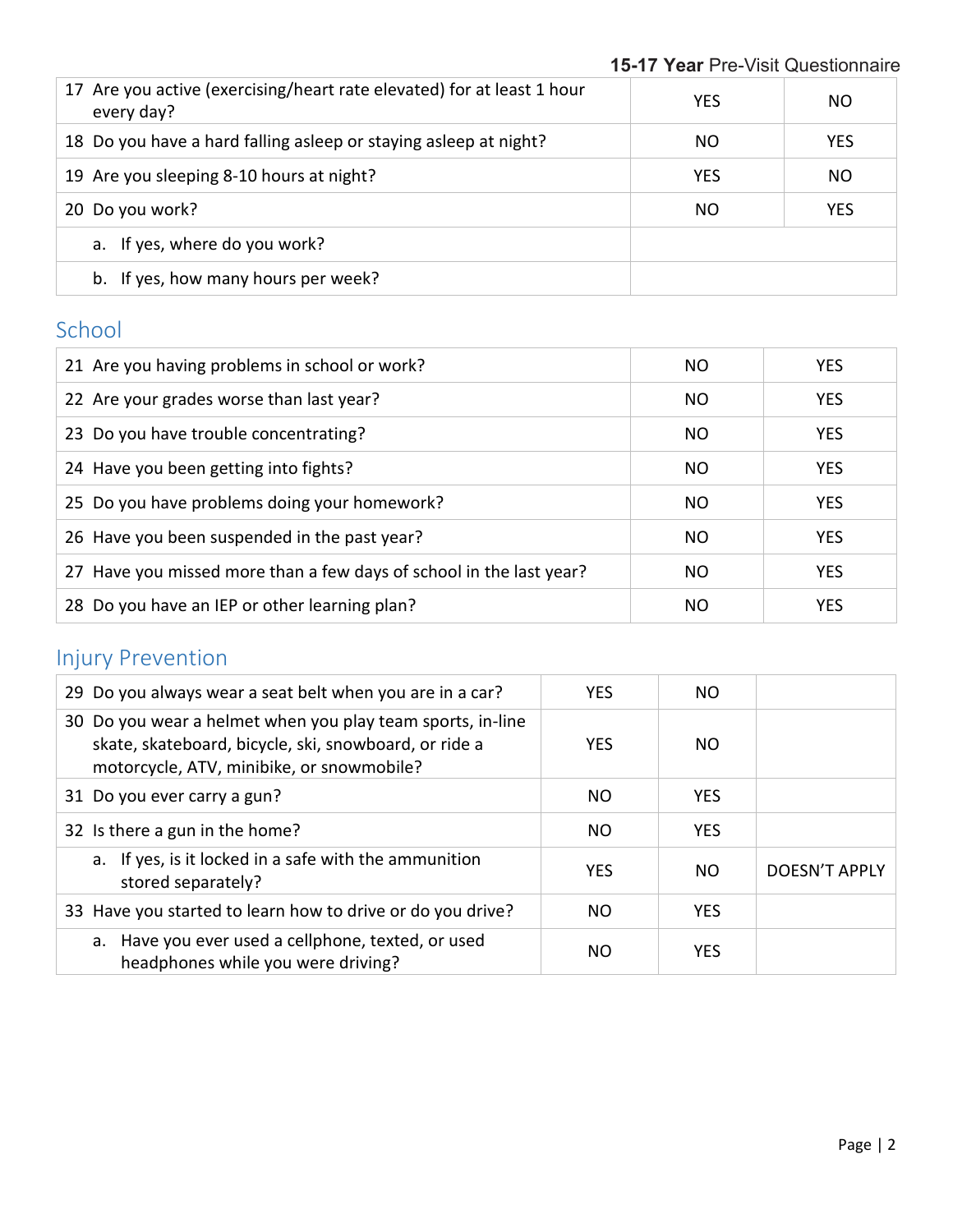## Tuberculosis

| 34 Has a family member or contact had tuberculosis disease (TB)?                                                  | NO. | <b>YES</b> |
|-------------------------------------------------------------------------------------------------------------------|-----|------------|
| 35 Has a family member ever had a positive TB skin test (PPD)?                                                    | NO. | <b>YES</b> |
| 36 Were you born in a high-risk country (countries other than the U.S.,<br>Canada, Australia, or Western Europe)? | NO. | <b>YES</b> |
| 37 Have you traveled to a high-risk country for more than a month?                                                | NO. | <b>YES</b> |

# Emotional Wellbeing

| 38 Do you feel stressed out, anxious, moody or overly worried?                                                        | NO.        | <b>YES</b> |
|-----------------------------------------------------------------------------------------------------------------------|------------|------------|
| 39 Does your nervousness/worrying make it hard for you to do well in<br>school/at home/or with your other activities? | NO.        | <b>YES</b> |
| 40 When you are angry, do you do violent things?                                                                      | NO.        | <b>YES</b> |
| 41 Have you ever seriously thought about hurting or killing yourself or<br>someone else?                              | NO.        | <b>YES</b> |
| 42 Do you get along with your family and follow their rules?                                                          | <b>YES</b> | NO.        |
| 43 Have you experienced bullying or harassment on social media<br>(Facebook, Snapchat, Intagram, etc?)                | NO.        | <b>YES</b> |
| 44 Is there someone you are dating or a person at home or at school<br>that is hurting you?                           | NO.        | <b>YES</b> |

## Review of Systems

| 45 Do you have any concerns about eating habits, weight loss, or lack of<br>energy?                    | NO.       | <b>YES</b> |
|--------------------------------------------------------------------------------------------------------|-----------|------------|
| 46 Do you have any sleep problems, including a lot of snoring?                                         | <b>NO</b> | <b>YES</b> |
| 47 Do you have any concerns about your eyes or your vision?                                            | NO.       | <b>YES</b> |
| 48 Do you have concerns about recurrent ear, sinus or throat infections,<br>nosebleeds?                | NO        | <b>YES</b> |
| 49 Do you have chest pain, shortness of breath, or irregular heartbeat?                                | <b>NO</b> | <b>YES</b> |
| 50 Do you have concerns about frequent colds, cough, wheezing,<br>recurrent lung infections?           | NO        | <b>YES</b> |
| 51 Do you have concerns about abdominal (stomach) pain, vomiting,<br>diarrhea, constipation?           | <b>NO</b> | <b>YES</b> |
| 52 Do you have concerns about kidney or bladder problems, infections,<br>or blood in your urine (pee)? | NO.       | <b>YES</b> |
| 53 Do you have concerns about your skin, hair, or nails?                                               | <b>NO</b> | <b>YES</b> |
| 54 Do you have concerns about joint pain, stiffness, swelling, muscle<br>pain or weakness?             | <b>NO</b> | <b>YES</b> |
| 55 Do you have concerns about recurrent headaches, dizziness, tics,<br>weakness, seizures?             | <b>NO</b> | <b>YES</b> |